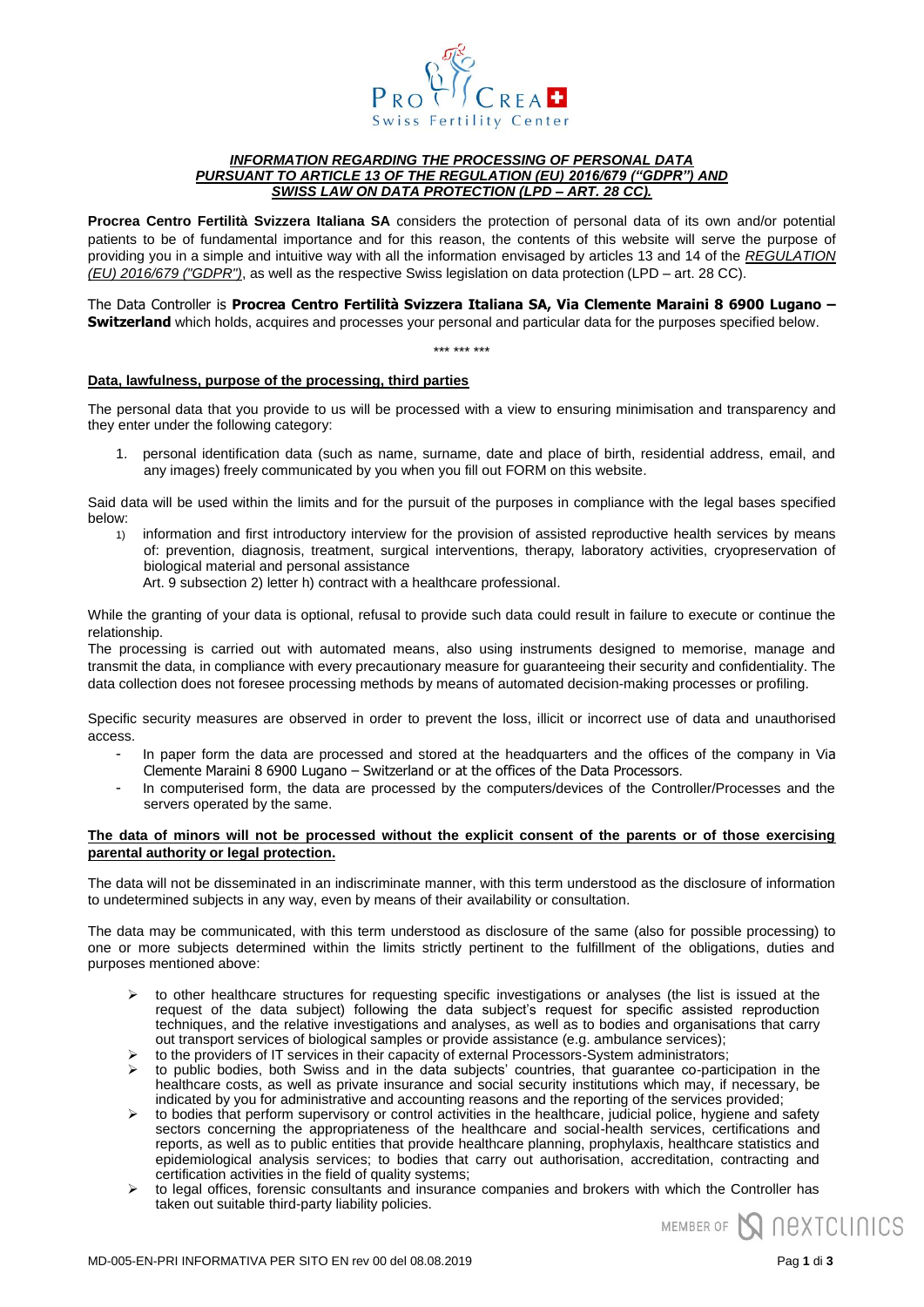

In addition, the following subjects may gain knowledge of your personal data/particulars that have to be processed:

 $\triangleright$  our employees and collaborators, as well as the Controller's freelance and external consultants, or

employees and/or consultants of other centres forming part of the same group the Controller belongs to. You can obtain an up-to-date list of our Data Processors by sending a request by mail or email to the addresses indicated below.

Your data will be processed outside the European Economic Space, and namely in Switzerland by the Controller or by external Data Processors assigned for this purpose.

\*\*\* \*\*\* \*\*\*

# *Exercise of rights*

The data subject has the following rights pursuant to articles 15 to 22 of the Regulation which are reported in full below:

# *Right of access*

The patient shall have the right to obtain confirmation as to whether or not personal data concerning him or her are being processed and where that is the case, access to the personal data and the following information:

a) the purposes of the processing;

b) the categories of personal data being processed;

c) the recipients or categories of recipient to whom the personal data have been or will be disclosed, in particular, recipients in third countries or international organisations;

d) the period for which the personal data will be stored;

e) the existence of the data subject's right to request from the Controller rectification or erasure of personal data or restriction of the processing of personal data concerning the data subject or to object to such processing;

f) the right to lodge a complaint with a supervisory authority;

g) where the personal data are not collected from the data subject, any available information as to their source;

h) the existence of automated decision-making, including profiling, at least in those cases, meaningful information about the logic involved, as well as the significant and envisaged consequences of such processing for the data subject.

## *Right to rectification*

You shall have the right to obtain without delay the rectification of inaccurate personal data, as well as the right to have incomplete data completed or the integration of personal data already provided.

# *Right to erasure*

You shall have the right to obtain the erasure of personal data concerning you where one of the following grounds applies:

a) the personal data are no longer necessary in relation to the purposes for which they were collected or otherwise processed;

b) the data subject withdraws consent on which the processing is based;

- c) the data subject objects to the processing;
- d) the personal data have been unlawfully processed;

e) the personal data have to be erased for compliance with a legal obligation in Union or Member State law to which the controller is subject.

## *Right to restriction of processing*

You shall have the right to obtain restriction of the processing where one of the following applies:

- a) the accuracy of the personal data is contested by the data subject;
- b) the processing is unlawful, and the data subject opposes the erasure of the personal data and requests the restriction of their use instead;

MEMBER OF **N NEXTCLINICS**